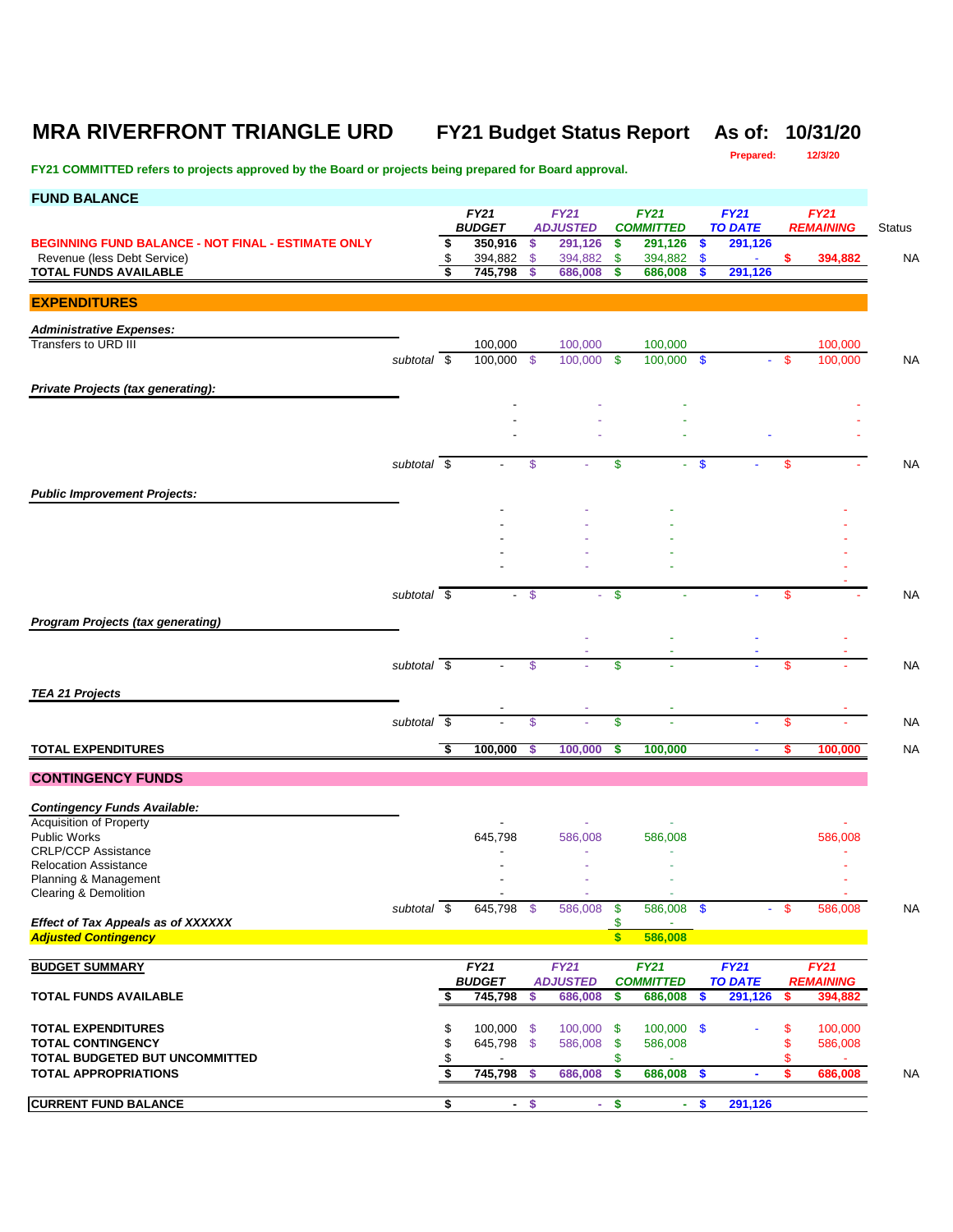# **MRA FRONT ST URD FY21 Budget Status Report As of: 10/31/20**

**Prepared:** 

| <b>FUND BALANCE</b>                                                                                                    |    |                          |                |                            |                         |                             |               |                               |               |                                 |                |  |  |
|------------------------------------------------------------------------------------------------------------------------|----|--------------------------|----------------|----------------------------|-------------------------|-----------------------------|---------------|-------------------------------|---------------|---------------------------------|----------------|--|--|
|                                                                                                                        |    | <b>FY21</b>              |                | <b>FY21</b>                |                         | <b>FY21</b>                 |               | <b>FY21</b>                   |               | <b>FY21</b>                     |                |  |  |
| <b>BEGINNING FUND BALANCE - NOT FINAL - ESTIMATE ONLY</b>                                                              | S  | <b>BUDGET</b><br>447,600 | \$             | <b>ADJUSTED</b><br>647,780 | \$                      | <b>COMMITTED</b><br>647,780 | -S            | <b>TO DATE</b><br>647,780     |               | <b>REMAINING</b>                | <b>Status</b>  |  |  |
| Revenue (less Debt Service)                                                                                            |    | 727,887                  | -S             | 727,887                    | \$.                     | 727,887                     | \$.           |                               | S             | 727,887                         | NA             |  |  |
| <b>TOTAL FUNDS AVAILABLE</b>                                                                                           |    | 1,175,487                |                | 1,375,667                  | \$                      | 1,375,667                   |               | 647,780                       |               |                                 |                |  |  |
| <b>EXPENDITURES</b>                                                                                                    |    |                          |                |                            |                         |                             |               |                               |               |                                 |                |  |  |
|                                                                                                                        |    |                          |                |                            |                         |                             |               |                               |               |                                 |                |  |  |
| <b>Administrative Expenses:</b><br>Transfers to URD III                                                                |    |                          |                |                            |                         |                             |               |                               |               |                                 |                |  |  |
| subtotal \$                                                                                                            |    | $\sim$                   | $\mathcal{S}$  |                            | $\mathbf{s}$            |                             | $\mathbf{\$}$ |                               | <sup>\$</sup> |                                 | <b>NA</b>      |  |  |
|                                                                                                                        |    |                          |                |                            |                         |                             |               |                               |               |                                 |                |  |  |
| Private Projects (tax generating):                                                                                     |    |                          |                |                            |                         |                             |               |                               |               |                                 |                |  |  |
| AC by Mariott Hotel - 175 Pattee St - \$1,886,105 bond when available<br>Levasseur Street Townhomes - 304 Levasseur St |    | 6,956                    |                | 6,956                      |                         | 6,956                       |               |                               |               |                                 | 6,956 ongoing  |  |  |
| Union Block Restoration - 127 East Main                                                                                |    | 579,858                  |                | 579,858                    |                         | 579,858                     |               |                               |               | 579,858 ongoing                 |                |  |  |
| Wren Hotel - 201 E Main St - \$587,212 when available (93,539 short)                                                   |    | 488,673                  |                | 587,212                    |                         | 587,212                     |               |                               |               | 587,212 ongoing                 |                |  |  |
|                                                                                                                        |    |                          |                |                            |                         |                             |               |                               |               |                                 |                |  |  |
| subtotal \$                                                                                                            |    |                          |                | 1,075,487 \$ 1,174,026     | \$                      | 1.174.026 \$                |               |                               | \$            | 1,174,026                       | NA             |  |  |
|                                                                                                                        |    |                          |                |                            |                         |                             |               |                               |               |                                 |                |  |  |
| <b>Public Improvement Projects:</b><br>Missoula Public Library - \$500K total; \$225K remain for FY21+; up to \$       |    | 75,000                   |                | 75,000                     |                         | 75,000                      |               |                               |               |                                 | 75,000 ongoing |  |  |
| Payne/Library Block - Redevelopment Plan                                                                               |    | 25,000                   |                | 25,000                     |                         | 25,000                      |               |                               |               |                                 | 25,000 ongoing |  |  |
|                                                                                                                        |    |                          |                | ä,                         |                         | ÷                           |               |                               |               |                                 |                |  |  |
| subtotal \$                                                                                                            |    | 100,000 \$               |                | 100,000                    | - \$                    | 100,000                     |               |                               | \$            | 100,000                         | NA             |  |  |
|                                                                                                                        |    |                          |                |                            |                         |                             |               |                               |               |                                 |                |  |  |
| <b>Program Projects (tax generating)</b>                                                                               |    |                          |                |                            |                         |                             |               |                               |               |                                 |                |  |  |
|                                                                                                                        |    |                          |                |                            |                         |                             |               |                               |               |                                 |                |  |  |
| subtotal \$                                                                                                            |    |                          | \$.            |                            | $\mathbf{\$}$           |                             |               |                               | \$            |                                 | NA             |  |  |
|                                                                                                                        |    |                          |                |                            |                         |                             |               |                               |               |                                 |                |  |  |
| <b>MAP-21 Projects</b>                                                                                                 |    |                          |                |                            |                         |                             |               |                               |               |                                 |                |  |  |
| subtotal \$                                                                                                            |    |                          | \$             |                            | \$                      |                             |               |                               | \$            |                                 | <b>NA</b>      |  |  |
| <b>TOTAL EXPENDITURES</b>                                                                                              | \$ | 1,175,487                | S              | 1,274,026                  | \$                      | 1,274,026                   |               |                               | s             | 1,274,026                       | <b>NA</b>      |  |  |
|                                                                                                                        |    |                          |                |                            |                         |                             |               |                               |               |                                 |                |  |  |
| <b>CONTINGENCY FUNDS</b>                                                                                               |    |                          |                |                            |                         |                             |               |                               |               |                                 |                |  |  |
| <b>Contingency Funds Available:</b>                                                                                    |    |                          |                |                            |                         |                             |               |                               |               |                                 |                |  |  |
| <b>Acquisition of Property</b>                                                                                         |    |                          |                |                            |                         |                             |               |                               |               |                                 |                |  |  |
| <b>Public Works</b>                                                                                                    |    |                          |                | 101,641                    |                         | 101,641                     |               |                               |               | 101,641                         |                |  |  |
| <b>CRLP/CCP Assistance</b><br><b>Relocation Assistance</b>                                                             |    |                          |                |                            |                         |                             |               |                               |               |                                 |                |  |  |
| Planning & Management                                                                                                  |    |                          |                |                            |                         |                             |               |                               |               |                                 |                |  |  |
| Clearing & Demolition<br>subtotal \$                                                                                   |    |                          |                |                            | $\mathbf{\hat{s}}$      |                             |               |                               | $-$ \$        |                                 |                |  |  |
| <b>Effect of Tax Appeals as of XXXXXX</b>                                                                              |    |                          | $\mathfrak{s}$ | 101,641                    | \$                      | 101,641 \$                  |               |                               |               | 101,641                         |                |  |  |
| <b>Adjusted Contingency</b>                                                                                            |    |                          |                |                            | $\overline{\mathbf{s}}$ | 101,641                     |               |                               |               |                                 |                |  |  |
|                                                                                                                        |    | FY21                     |                | <b>FY21</b>                |                         | <b>FY21</b>                 |               |                               |               |                                 |                |  |  |
| <b>BUDGET SUMMARY</b>                                                                                                  |    | <b>BUDGET</b>            |                | <b>ADJUSTED</b>            |                         | <b>COMMITTED</b>            |               | <b>FY21</b><br><b>TO DATE</b> |               | <b>FY21</b><br><b>REMAINING</b> |                |  |  |
| <b>TOTAL FUNDS AVAILABLE</b>                                                                                           |    | 1,175,487                | S              | 1,375,667                  | s                       | 1,375,667                   | S             | 647,780                       | \$            | 727,887                         |                |  |  |
|                                                                                                                        |    |                          |                |                            |                         |                             |               |                               |               |                                 |                |  |  |
| <b>TOTAL EXPENDITURES</b>                                                                                              |    | 1,175,487                | -S             | 1,274,026                  | -S                      | 1,274,026 \$                |               |                               |               | 1,274,026                       |                |  |  |
| <b>TOTAL CONTINGENCY</b><br>TOTAL BUDGETED BUT UNCOMMITTED                                                             |    | $\blacksquare$           | $\mathfrak{S}$ | 101,641                    | \$<br>\$                | 101,641                     |               |                               | \$<br>\$      | 101,641                         |                |  |  |
| <b>TOTAL APPROPRIATIONS</b>                                                                                            |    | 1,175,487                | S              | 1,375,667                  | \$                      | 1,375,667                   | \$            |                               |               | 1,375,667                       | <b>NA</b>      |  |  |
|                                                                                                                        |    |                          |                |                            |                         |                             |               |                               |               |                                 |                |  |  |
| <b>CURRENT FUND BALANCE</b>                                                                                            | \$ | $\blacksquare$           | \$             | $\sim$                     | \$                      | ÷.                          | \$            | 647,780                       |               |                                 |                |  |  |
| <b>CONTINGENCY REMAINING + PROJECT SAVINGS</b>                                                                         |    |                          |                |                            |                         |                             |               |                               | \$            | 101,641                         |                |  |  |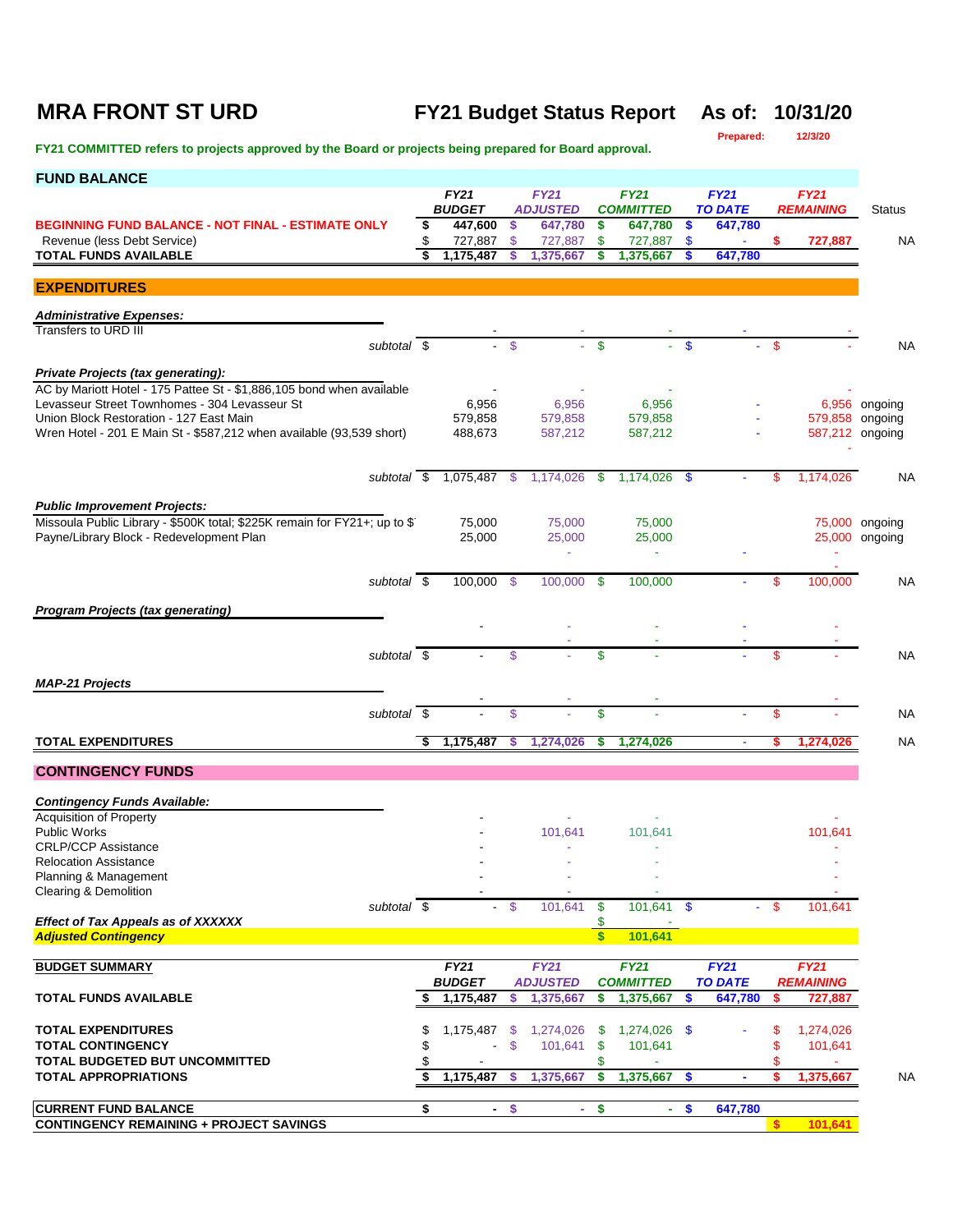## **MRA URD II FY21 Budget Status Report As of: 10/31/20**<br>**Prepared:** 12/4/20

**FY21 COMMITTED refers to projects approved by the Board or projects being prepared for Board approval.** 

**Prepared: 12/4/20**

| <b>FUND BALANCE</b>                                                                             |             |                                  |               |                              |      |                               |          |                                    |      |                          |                       |
|-------------------------------------------------------------------------------------------------|-------------|----------------------------------|---------------|------------------------------|------|-------------------------------|----------|------------------------------------|------|--------------------------|-----------------------|
|                                                                                                 |             | <b>FY21</b>                      |               | <b>FY21</b>                  |      | <b>FY21</b>                   |          | FY21                               |      | <b>FY21</b>              |                       |
| <b>BEGINNING FUND BALANCE - NOT FINAL - ESTIMATE ONLY</b>                                       |             | \$<br><b>BUDGET</b><br>2,400,000 | \$            | <b>ADJUSTED</b><br>2,218,789 | \$   | <b>COMMITTED</b><br>2,218,789 | \$       | <b>TO DATE</b><br>2,218,789        |      | <b>REMAINING</b>         | <b>Status</b>         |
| Revenue (less Debt Service)                                                                     |             | \$<br>2,792,894                  | $\mathsf{\$}$ | 2,792,894                    | \$   | 2,792,894                     | \$       | $(235, 127)$ \$                    |      | 3,028,021                | $-8%$                 |
| <b>TOTAL FUNDS AVAILABLE</b>                                                                    |             | \$<br>5,192,894                  | s             | 5.011.683                    | \$   | 5,011,683                     | S        | 1,983,662                          |      |                          |                       |
| <b>EXPENDITURES</b>                                                                             |             |                                  |               |                              |      |                               |          |                                    |      |                          |                       |
|                                                                                                 |             |                                  |               |                              |      |                               |          |                                    |      |                          |                       |
| <b>Administrative Expenses:</b>                                                                 |             |                                  |               |                              |      |                               |          |                                    |      |                          |                       |
| Transfers to URD III                                                                            | subtotal \$ | 150,000<br>150.000               | - \$          | 150,000<br>150,000           | - \$ | 150,000<br>150,000            | <b>S</b> |                                    | \$.  | 150.000                  | 150,000 pending<br>NA |
|                                                                                                 |             |                                  |               |                              |      |                               |          |                                    |      |                          |                       |
| Private Projects (tax generating):                                                              |             |                                  |               |                              |      |                               |          |                                    |      |                          |                       |
| 1901 Maple Street - MSJ Properties Housing<br>Blackfoot River Outfitters - 225 N Russell Street |             | 69,885<br>80.582                 |               | 69,885<br>80.582             |      | 69,885                        |          |                                    |      |                          | 69,885 ongoing        |
| Burton Street Apartments - 525 Burton Street                                                    |             | 123,994                          |               | 123,994                      |      | 80,582<br>123,994             |          | 75,320<br>$\overline{\phantom{a}}$ |      | 5,263<br>123,994 ongoing | ongoing               |
| DJ&A Office Building - 2000 Maple Street                                                        |             | 301,432                          |               | 301,432                      |      | 301,432                       |          |                                    |      | 301,432 ongoing          |                       |
| Ponderosa Village - 1029 West Pine Street                                                       |             | 96,000                           |               | 96,000                       |      | 96,000                        |          |                                    |      | 96,000                   | ongoing               |
| Sentinel Property Medical Offices - 1900 West Broadway                                          |             | 1,170,611                        |               | 1,170,611                    |      | 1,170,611                     |          |                                    |      | 1,170,611                | ongoing               |
|                                                                                                 |             |                                  |               |                              |      |                               |          |                                    |      |                          |                       |
|                                                                                                 |             | subtotal \$ 1,842,504 \$         |               | 1,842,504                    | -S   | 1,842,504                     | -\$      | 75,320                             | -\$  | 1,767,185                | 4%                    |
|                                                                                                 |             |                                  |               |                              |      |                               |          |                                    |      |                          |                       |
| <b>Public Improvement Projects:</b>                                                             |             |                                  |               |                              |      |                               |          |                                    |      |                          |                       |
| Housing Policy Implementation - \$10K/yr (FY20, FY21, FY22)                                     |             | 10,000                           |               | 10,000                       |      | 10,000                        |          |                                    |      |                          | 10,000 ongoing        |
| <b>Legal Services</b>                                                                           |             | 10,000                           |               | 10,000                       |      | ÷.                            |          |                                    |      |                          | 10,000 set aside      |
| Missoula Food Bank & Community Center - PHC Satelite Clinic                                     |             | 433,840                          |               | 433,840                      |      | 433,840                       |          |                                    |      | 433,840                  | ongoing               |
| Police Facility - 101 North Catlin (\$250K/yr FY19-FY22)                                        |             | 250,000                          |               | 250,000                      |      | 250,000                       |          | ÷,                                 |      | 250,000                  | ongoing               |
| Sidewalks - 2nd & 3rd Street - Construction                                                     |             | 462,202                          |               | 234,604                      |      | 234,604                       |          | 223,331                            |      |                          | 11,273 ongoing        |
| Sidewalks - 2nd & 3rd Street - Design, Engineering, Const. Admin                                |             | $\overline{\phantom{a}}$         |               | 22,926                       |      | 22,926                        |          | 21,835                             |      |                          | 1,092 ongoing         |
| Sidewalks - 2nd & 3rd Street - MRL Crossing                                                     |             | $\sim$                           |               | 5,742                        |      | 5,742                         |          | $\blacksquare$                     |      |                          | 5,742 ongoing         |
| Silver Park - Public Art - "Perseverance" Lighting                                              |             | 7,476                            |               | 25,000                       |      | 25,000                        |          | $\blacksquare$                     |      | 25,000                   | ongoing               |
| Sidewalks - Inez, 1st & 2nd Streets - Construction                                              |             | 450,000                          |               | 450,000                      |      | 450,000                       |          | ÷.                                 |      | 450,000                  | pending               |
| Sidewalks - Inez, 1st & 2nd Streets - Design, Engineering, Const. Admin                         |             | $\overline{\phantom{a}}$         |               | 130,082                      |      | 130,082                       |          | 21,119                             |      | 108,963 ongoing          |                       |
| Sleepy Inn - 1427 West Broadway - Fence Installation<br>YWCA Expansion - 1800 S 3rd St W        |             | 142,404                          |               | 2,650<br>142,404             |      | 2,650<br>142,404              |          | 2,650<br>$\blacksquare$            |      | 142,404 ongoing          | done                  |
| West Broadway Master Plan                                                                       |             | $\overline{a}$                   |               | 65,000                       |      | 65,000                        |          |                                    |      |                          | 65,000 ongoing        |
|                                                                                                 |             |                                  |               |                              |      |                               |          |                                    |      |                          |                       |
|                                                                                                 | subtotal \$ | 1,765,922 \$                     |               | 1,782,248                    | \$   | 1,772,248                     | <b>S</b> | 268,934                            | - \$ | 1,513,314                | 15%                   |
| Program (CCP/CRLP/FIP) Projects (tax generating)                                                |             |                                  |               |                              |      |                               |          |                                    |      |                          |                       |
|                                                                                                 |             |                                  |               |                              |      |                               |          |                                    |      |                          | done                  |
|                                                                                                 |             |                                  |               |                              |      |                               |          |                                    |      |                          |                       |
| <b>Unidentified Program Projects</b>                                                            |             |                                  |               |                              |      |                               |          |                                    |      |                          |                       |
|                                                                                                 | subtotal \$ |                                  | \$            |                              | \$   |                               | \$       |                                    | S    |                          | <b>NA</b>             |
| <b>Federally Assisted Projects</b>                                                              |             |                                  |               |                              |      |                               |          |                                    |      |                          |                       |
|                                                                                                 |             |                                  |               |                              |      |                               |          |                                    |      |                          |                       |
|                                                                                                 | subtotal \$ |                                  | \$            |                              | \$   |                               |          |                                    | \$   |                          | <b>NA</b>             |
| <b>TOTAL EXPENDITURES</b>                                                                       |             | \$<br>3,758,426                  | -\$           | 3,774,752                    | -\$  | 3,764,752                     | S.       | 344,254                            | s    | 3,430,498                | 9%                    |
|                                                                                                 |             |                                  |               |                              |      |                               |          |                                    |      |                          |                       |
| <b>CONTINGENCY FUNDS</b>                                                                        |             |                                  |               |                              |      |                               |          |                                    |      |                          |                       |
|                                                                                                 |             |                                  |               |                              |      |                               |          |                                    |      |                          |                       |
| <b>Contingency Funds Available:</b><br><b>Acquisition of Property</b>                           |             | 100.000                          |               |                              |      |                               |          |                                    |      |                          |                       |
| <b>Public Works</b>                                                                             |             | 1,134,468                        |               | 100,000<br>936,931           |      | 100,000<br>936,931            |          |                                    |      | 100,000<br>936,931       |                       |
| <b>CRLP/CCP Assistance</b>                                                                      |             |                                  |               |                              |      |                               |          |                                    |      |                          |                       |
| <b>Relocation Assistance</b>                                                                    |             | $\blacksquare$                   |               | ÷.                           |      | ä,                            |          |                                    |      | $\omega$                 |                       |
| Planning & Management                                                                           |             | 100,000                          |               | 100,000                      |      | 100,000                       |          |                                    |      | 100,000                  |                       |
| <b>Clearing &amp; Demolition</b>                                                                |             | 100,000                          |               | 100,000                      |      | 100,000                       |          |                                    |      | 100,000                  |                       |
|                                                                                                 | subtotal \$ | 1,434,468                        |               | 1,236,931                    | \$   | 1,236,931 \$                  |          |                                    |      | 1,236,931                |                       |
| <b>Effect of Tax Appeals as of XXXXXX</b><br><b>Adjusted Contingency</b>                        |             |                                  |               |                              | \$   | \$1,236,931                   |          |                                    |      |                          |                       |
|                                                                                                 |             |                                  |               |                              |      |                               |          |                                    |      |                          |                       |
| <b>BUDGET SUMMARY</b>                                                                           |             | <b>FY21</b>                      |               | <b>FY21</b>                  |      | <b>FY21</b>                   |          | FY21                               |      | <b>FY21</b>              |                       |
|                                                                                                 |             | <b>BUDGET</b>                    |               | <b>ADJUSTED</b>              |      | <b>COMMITTED</b>              |          | <b>TO DATE</b>                     |      | <b>REMAINING</b>         |                       |
| <b>TOTAL FUNDS AVAILABLE</b>                                                                    |             | \$<br>5,192,894                  | \$            | 5,011,683                    | \$   | 5,011,683                     | \$       | 1,983,662                          |      | 3,028,021                |                       |
| <b>TOTAL EXPENDITURES</b>                                                                       |             | \$<br>3,758,426                  | \$            | 3,774,752                    | \$   | 3,764,752 \$                  |          | 344,254                            | \$   | 3,420,498                |                       |
| <b>TOTAL CONTINGENCY</b>                                                                        |             | \$<br>1,434,468                  | $\mathcal{S}$ | 1,236,931                    | \$   | 1,236,931                     |          |                                    | \$   | 1,236,931                |                       |
| TOTAL BUDGETED BUT UNCOMMITTED                                                                  |             | \$<br>٠                          |               |                              | \$   | 10,000                        |          |                                    | \$   | 10,000                   |                       |
| <b>TOTAL APPROPRIATIONS</b>                                                                     |             | \$<br>5,192,894                  | s             | 5,011,683                    | \$   | 5,011,683                     | S        | 344,254                            | \$   | 4,667,429                | 7%                    |
|                                                                                                 |             |                                  |               |                              |      |                               |          |                                    |      |                          |                       |
| <b>CURRENT FUND BALANCE</b>                                                                     |             | \$                               | - \$          | ÷.                           | -\$  | $\sim$                        | \$       | 1,639,408                          |      | <b>Adj. Contingency</b>  |                       |
| Less Long Term Receivables (MWC Notes) not readily available for projects                       |             |                                  |               |                              |      |                               | \$       | (400, 665)                         |      | 836,266                  |                       |
| <b>ADJUSTED FUND BALANCE</b>                                                                    |             |                                  |               |                              |      |                               | \$       | 1,238,744                          |      |                          |                       |
| <b>CONTINGENCY + PROJECT SAVINGS - MWC NOTES</b>                                                |             |                                  |               |                              |      |                               |          |                                    |      | 836,266                  |                       |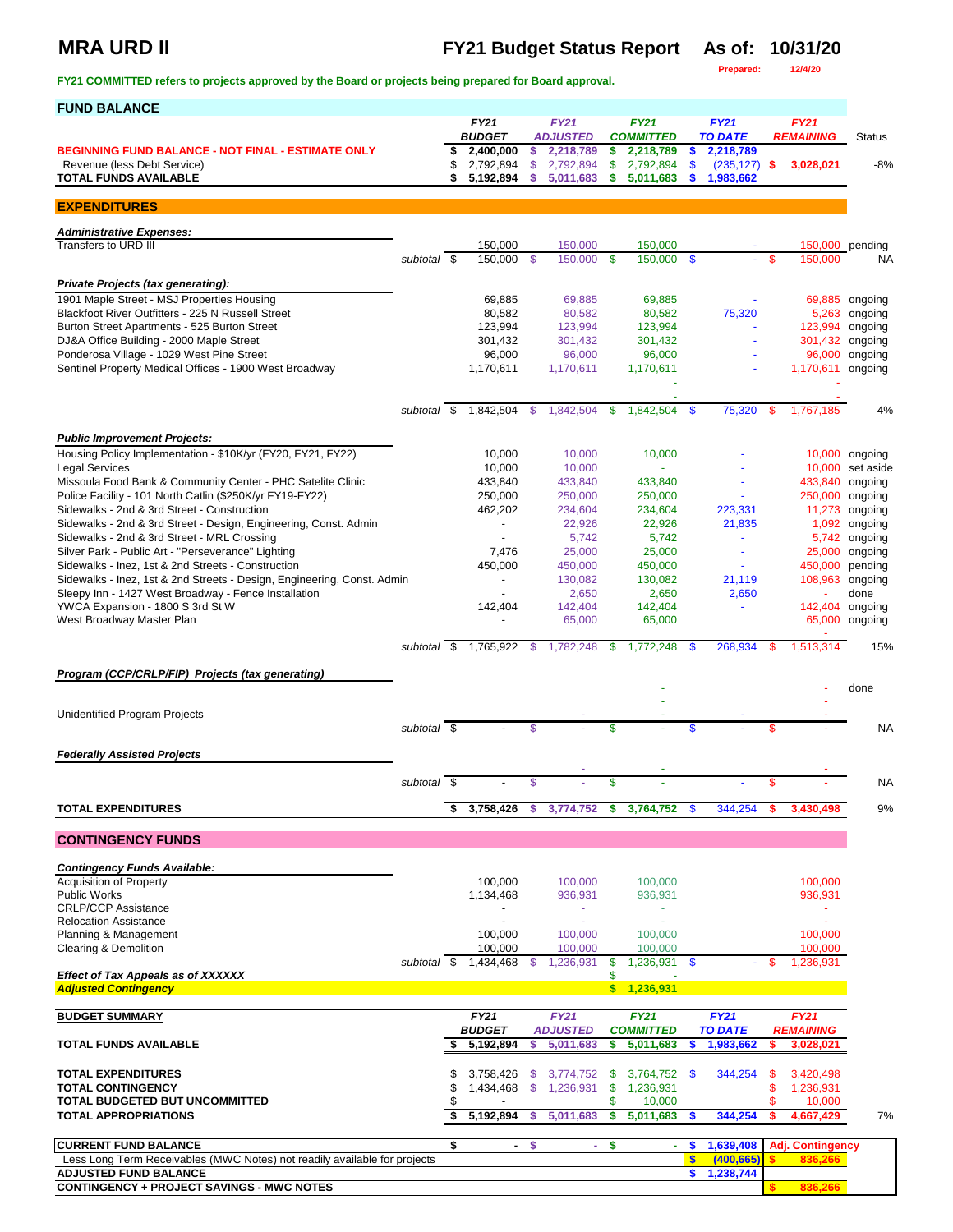## **MRA URD III FY21 Budget Status Report As of: 10/31/20 As of: 10/31/20**

**Prepared: 12/4/20**

| <b>FUND BALANCE</b>                                                                                                       |                          |          |                              |                |                                |                   |                                 |                     |                              |           |                                      | <b>Status</b>                    |
|---------------------------------------------------------------------------------------------------------------------------|--------------------------|----------|------------------------------|----------------|--------------------------------|-------------------|---------------------------------|---------------------|------------------------------|-----------|--------------------------------------|----------------------------------|
|                                                                                                                           |                          |          | <b>FY21</b><br><b>BUDGET</b> |                | <b>FY21</b><br><b>ADJUSTED</b> |                   | <b>FY21</b><br><b>COMMITTED</b> |                     | FY21<br><b>TO DATE</b>       |           | <b>FY21</b><br><b>REMAINING</b>      | %                                |
| <b>BEGINNING FUND BALANCE - NOT FINAL - ESTIMATE ONLY</b>                                                                 |                          | \$       | 3,054,135                    | \$             | 3,724,045                      | \$                | 3,724,045                       | \$                  | 3,724,045                    |           |                                      |                                  |
| Revenue (less Debt Service)<br><b>TOTAL FUNDS AVAILABLE</b>                                                               |                          | \$<br>\$ | 4,259,504<br>7,313,639       | \$<br>s        | 4,259,504<br>7,983,549         | \$<br>s           | 4,259,504<br>7,983,549          | $\mathbf{\$}$<br>\$ | $(170, 136)$ \$<br>3,553,909 |           | 4,429,640 -4%                        |                                  |
|                                                                                                                           |                          |          |                              |                |                                |                   |                                 |                     |                              |           |                                      |                                  |
| <b>EXPENDITURES</b>                                                                                                       |                          |          |                              |                |                                |                   |                                 |                     |                              |           |                                      |                                  |
| <b>Administrative Expenses:</b><br><b>Personnel Services</b>                                                              |                          |          | 660,538                      |                | 660,538                        |                   | 660,538                         |                     | 208,520                      |           | 452,018                              |                                  |
| Supplies                                                                                                                  |                          |          | 9,126                        |                | 9,126                          |                   | 9,126                           |                     | 773                          |           | 8,353                                |                                  |
| <b>Purchased Services</b><br><b>Grants &amp; Contributions</b>                                                            |                          |          | 352,200                      |                | 352,200                        |                   | 352,200                         |                     | 13,322                       |           | 338,878                              |                                  |
| Capital Outlay                                                                                                            | subtotal \$              |          | 1,021,864                    | \$             | 1,021,864                      | \$                | 1,021,864                       | -\$                 | 222,615                      | \$        | 799,249 22%                          |                                  |
|                                                                                                                           |                          |          |                              |                |                                |                   |                                 |                     |                              |           |                                      |                                  |
| <b>Private Projects (tax generating):</b><br>Aspen Grove Therapy & Wellness                                               |                          |          | 104,200                      |                | 104,200                        |                   | 104,200                         |                     | 97,105                       |           | 7,095 done                           |                                  |
| Tremper's Kent Plaza - 1200-1210 West Kent Ave                                                                            |                          |          | 226,100                      |                | 226,100                        |                   | 226,100                         |                     |                              |           | 226,100 ongoing                      |                                  |
|                                                                                                                           |                          |          |                              |                |                                |                   |                                 |                     |                              |           |                                      |                                  |
|                                                                                                                           | subtotal \$              |          | 330,300                      | $\mathfrak{F}$ | 330,300 \$                     |                   | 330,300 \$                      |                     | 97,105 \$                    |           | 233,195 29%                          |                                  |
| <b>Public Improvement Projects:</b>                                                                                       |                          |          |                              |                |                                |                   |                                 |                     |                              |           |                                      |                                  |
| Brooks Street Corridor - TOD Infrastructure Study<br>Housing Policy Implementation - \$10K/yr (FY20, FY21, FY22)          |                          |          | 60,045<br>10,000             |                | 60,045<br>10,000               |                   | 60,045<br>10,000                |                     | 4,145                        |           |                                      | 55,900 ongoing<br>10,000 ongoing |
| <b>Legal Services</b>                                                                                                     |                          |          | 10,000                       |                | 10,000                         |                   |                                 |                     | ÷.                           |           |                                      | 10,000 set aside                 |
| Mary Avenue West - Bond - Street Trees                                                                                    |                          |          | 13,474                       |                | 13,474                         |                   | 13,474                          |                     |                              |           |                                      | 13,474 ongoing                   |
| MRA Communication Plan<br>Missoula County Fairgrounds - 1101 South Avenue West                                            |                          |          | 1,155,500                    |                | 46,500<br>1,155,500            |                   | 46,500<br>1,155,500             |                     | $\blacksquare$               |           | 1,155,500 ongoing                    | 46,500 ongoing                   |
| MRL Bond - Remaining to Transfer to DS                                                                                    |                          |          | 141,709                      |                | 141,709                        |                   | 141,709                         |                     |                              |           | 141,709 ongoing                      |                                  |
| Sidewalks - URD III Northern - Phase 1 - Construction<br>Sidewalks - URD III Northern - Phase 1 - Design/Eng/Const. Admin |                          |          | 271,498<br>31,727            |                | 271,498<br>26,363              |                   | 271,498<br>26,363               |                     | 238,087<br>26,356            |           |                                      | 33,411 ongoing<br>7 done         |
| Sidewalks - URD III Northern - Phase 2                                                                                    |                          |          | 510,000                      |                | 510,000                        |                   | ×.                              |                     |                              |           | 510,000 pending                      |                                  |
| South Reserve Pedestrian Bridge - Upgrades                                                                                |                          |          |                              |                | 30,150                         |                   | 30,150                          |                     | 30,150                       |           |                                      | done                             |
| <b>Street Trees</b>                                                                                                       |                          |          | 6,610                        |                | 6,610                          |                   | 6,610                           |                     |                              |           |                                      | 6,610 ongoing                    |
|                                                                                                                           |                          |          | subtotal \$ 2,210,563 \$     |                | 2,281,849                      | - \$              | $1,761,849$ \$                  |                     | 298,738                      | - \$      | 1,983,111 13%                        |                                  |
|                                                                                                                           |                          |          |                              |                |                                |                   |                                 |                     |                              |           |                                      |                                  |
| Façade Improvement Program Projects (tax generating)<br><b>Uncommitted Program Funds</b>                                  |                          |          |                              |                |                                |                   |                                 |                     |                              |           |                                      |                                  |
| Aspen Grove Therapy & Wellness                                                                                            |                          |          | 50,000                       |                | 50,000                         |                   | 50,000                          |                     | 50,000                       |           |                                      | done                             |
| Dram Shop Central - 2700 Paxson Street<br>Tremper's Kent Plaza - 1200-1210 West Kent Ave                                  |                          |          | 50,000<br>150,000            |                | 50,000<br>150,000              |                   | 50,000<br>150,000               |                     | 50,000                       |           | 150,000 ongoing                      | - done                           |
|                                                                                                                           | subtotal \$              |          |                              |                |                                |                   |                                 |                     | 100,000 \$                   |           | 150,000 40%                          |                                  |
|                                                                                                                           |                          |          | 250,000 \$                   |                | 250,000 \$                     |                   | 250,000 \$                      |                     |                              |           |                                      |                                  |
| <b>Federally Assisted Projects</b><br>None                                                                                |                          |          |                              |                |                                |                   |                                 |                     |                              |           |                                      |                                  |
|                                                                                                                           | subtotal $\overline{\$}$ |          |                              | $\mathbf{\$}$  |                                | $\mathbf{\$}$     |                                 | $\mathbf{\$}$       |                              | \$        |                                      |                                  |
| <b>TOTAL EXPENDITURES</b>                                                                                                 |                          | \$       | 3,812,727                    | \$             | 3,884,013                      | \$                | 3,364,013                       | -\$                 | 718,458                      | -S        | 3,165,555 18%                        |                                  |
| <b>CONTINGENCY FUNDS</b>                                                                                                  |                          |          |                              |                |                                |                   |                                 |                     |                              |           |                                      |                                  |
|                                                                                                                           |                          |          |                              |                |                                |                   |                                 |                     |                              |           |                                      |                                  |
| <b>Contingency Funds Available:</b><br>Admin Year-End Set Aside                                                           |                          |          | 500,000                      |                | 500,000                        |                   | 500,000                         |                     |                              |           | 500,000                              |                                  |
| <b>Acquisition of Property</b>                                                                                            |                          |          | 100,000                      |                | 100,000                        |                   | 100,000                         |                     |                              |           | 100,000                              |                                  |
| <b>Public Works</b>                                                                                                       |                          |          | 2,700,912                    |                | 3,299,536                      |                   | 3,299,536                       |                     |                              |           | 3,299,536                            |                                  |
| <b>MRA Programs</b>                                                                                                       |                          |          |                              |                |                                |                   |                                 |                     |                              |           |                                      |                                  |
| <b>Relocation Assistance</b><br>Planning & Management                                                                     |                          |          | 100,000                      |                | 100,000                        |                   | 100,000                         |                     |                              |           | 100,000                              |                                  |
| Clearing & Demolition                                                                                                     | subtotal \$              |          | 100,000                      |                | 100.000                        |                   | 100,000                         |                     |                              |           | 100.000                              |                                  |
| Effect of Tax Appeals as of XXXXXXX                                                                                       |                          |          | 3,000,912 \$                 |                | 3,599,536                      | \$<br>\$          | 3,599,536 \$                    |                     |                              | \$        | 3,599,536                            |                                  |
| <b>Adjusted Contingency</b>                                                                                               |                          |          |                              |                |                                | S                 | 3,599,536                       |                     |                              |           |                                      |                                  |
| <b>BUDGET SUMMARY</b>                                                                                                     |                          |          | FY21                         |                | <b>FY21</b>                    |                   | <b>FY21</b>                     |                     | FY21                         |           | <b>FY21</b>                          |                                  |
| <b>TOTAL FUNDS AVAILABLE</b>                                                                                              |                          | \$       | <b>BUDGET</b><br>7,313,639   | \$             | <b>ADJUSTED</b><br>7,983,549   | \$                | <b>COMMITTED</b><br>7,983,549   | s                   | <b>TO DATE</b><br>3,553,909  | \$        | <b>REMAINING</b><br>4,429,640        |                                  |
|                                                                                                                           |                          |          |                              |                |                                |                   |                                 |                     |                              |           |                                      |                                  |
| <b>TOTAL EXPENDITURES</b><br><b>TOTAL ADMIN SET ASIDE</b>                                                                 |                          | \$<br>\$ | 3,812,727 \$<br>500,000 \$   |                | 3,884,013<br>500,000           | -\$<br>\$         | $3,364,013$ \$<br>$500,000$ \$  |                     | 718,458                      | -\$<br>\$ | 2,645,555<br>500,000                 |                                  |
| <b>TOTAL CONTINGENCY</b>                                                                                                  |                          | \$       | $3,000,912$ \$               |                | 3,599,536                      | $\boldsymbol{\$}$ | 3,599,536                       |                     |                              | \$        | 3,599,536                            |                                  |
| TOTAL BUDGETED BUT UNCOMMITTED<br><b>TOTAL BUDGET</b>                                                                     |                          |          | 7,313,639                    | -S             | 7,983,549                      | \$<br>S           | 520,000<br>7,983,549            |                     | 718,458                      | \$<br>\$  | 520,000<br>7,265,091 9%              |                                  |
|                                                                                                                           |                          |          |                              |                |                                |                   |                                 |                     |                              |           |                                      |                                  |
| <b>CURRENT FUND BALANCE</b><br>Less Long Term Receivables (MWC Notes & FIP Notes) not readily available for projects      |                          | \$       | $\blacksquare$               | s              | $\mathbf{r}$                   | \$                | $\sim$                          | \$<br>\$            | 2,835,451<br>(210, 905)      |           | <b>Adj. Contingency</b><br>3,388,631 |                                  |
| ADJUSTED FUND BALANCE                                                                                                     |                          |          |                              |                |                                |                   |                                 | \$                  | 2,624,546                    |           |                                      |                                  |
| <b>CONTINGENCY + PROJECT SAVINGS - NOTES RECEIVABLE</b>                                                                   |                          |          |                              |                |                                |                   |                                 |                     |                              |           | 3,388,631                            |                                  |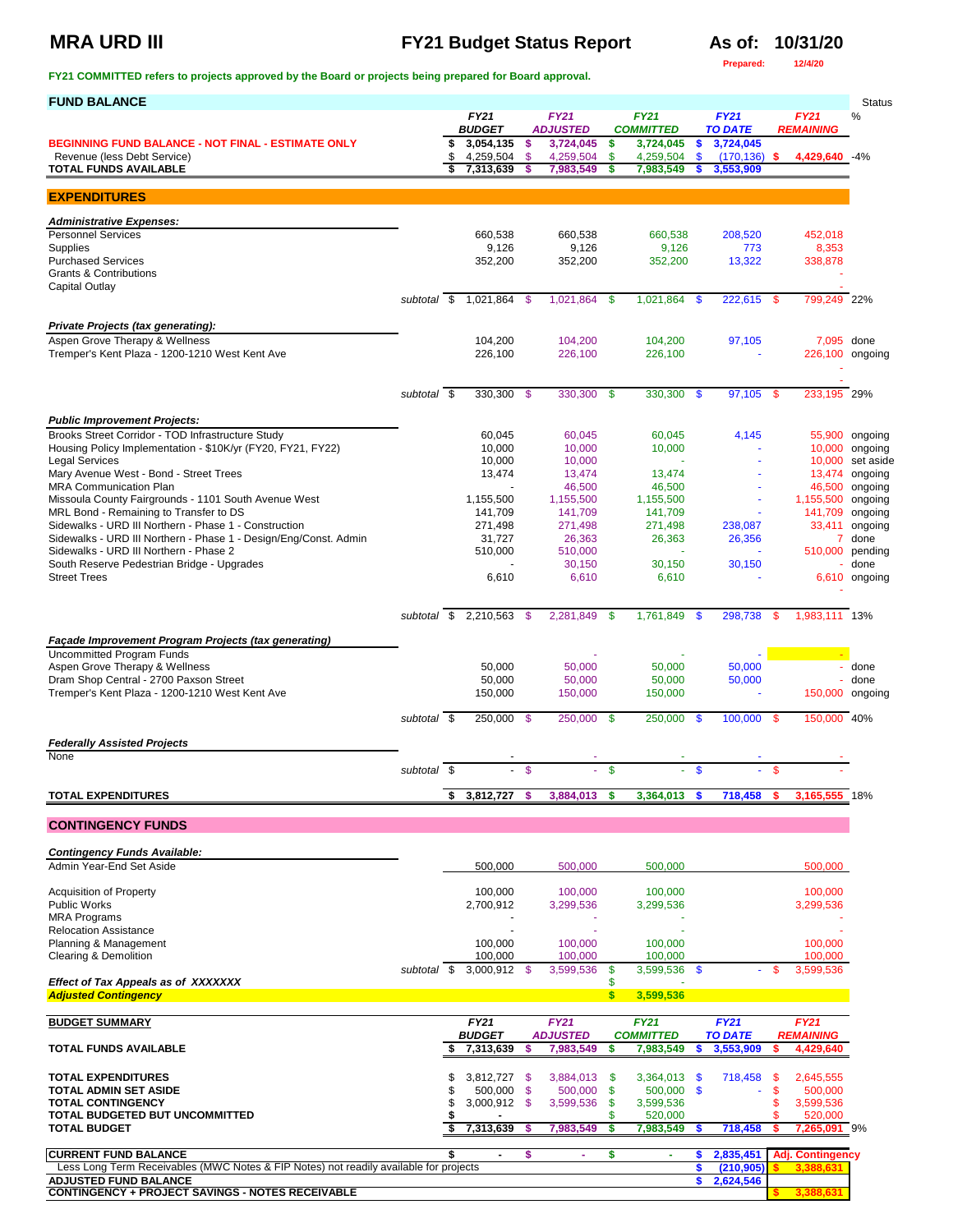### **MRA NORTH RESERVE/SCOTT ST URD FY21 Budget Status Report As of: 10/31/20**

**Prepared: 12/8/20**

| <b>FUND BALANCE</b>                                                                                           |                          |          |                              |               |                                |            |                                 |               |                        |      |                                    |                |
|---------------------------------------------------------------------------------------------------------------|--------------------------|----------|------------------------------|---------------|--------------------------------|------------|---------------------------------|---------------|------------------------|------|------------------------------------|----------------|
|                                                                                                               |                          |          | <b>FY21</b>                  |               | <b>FY21</b>                    |            | <b>FY21</b>                     |               | <b>FY21</b>            |      | <b>FY21</b>                        |                |
|                                                                                                               |                          |          | <b>BUDGET</b>                |               | <b>ADJUSTED</b>                |            | <b>COMMITTED</b>                |               | <b>TO DATE</b>         |      | <b>REMAINING</b>                   | Status         |
| <b>BEGINNING FUND BALANCE - NOT FINAL - ESTIMATE ONLY</b><br>Revenue (less Debt Service)                      |                          | s.<br>\$ | 1,148,357<br>7,389,588       | \$<br>S.      | 1,141,829<br>7,389,588         | \$<br>\$   | 1,141,829<br>7,389,588          | \$<br>\$      | 1,141,829<br>6,445,755 | -S   | 943,833 87%                        |                |
| <b>TOTAL FUNDS AVAILABLE</b>                                                                                  |                          | \$       | 8,537,945                    | s             | 8,531,417                      | \$         | 8,531,417                       | S             | 7,587,584              |      |                                    |                |
|                                                                                                               |                          |          |                              |               |                                |            |                                 |               |                        |      |                                    |                |
| <b>EXPENDITURES</b>                                                                                           |                          |          |                              |               |                                |            |                                 |               |                        |      |                                    |                |
| <b>Administrative Expenses:</b>                                                                               |                          |          |                              |               |                                |            |                                 |               |                        |      |                                    |                |
| Transfers to URD III                                                                                          |                          |          | 25,000                       |               | 25,000                         |            | 25,000                          |               |                        |      |                                    | 25,000 pending |
|                                                                                                               | subtotal \$              |          | 25,000 \$                    |               | $25,000$ \$                    |            | 25,000                          | $\mathbf{s}$  |                        | \$   | 25,000 NA                          |                |
|                                                                                                               |                          |          |                              |               |                                |            |                                 |               |                        |      |                                    |                |
| <b>Private Projects (tax generating):</b><br>\$723,514 Scott Street Village - Phase II & III - Transfer to DS |                          |          | 259,047                      |               | 259,047                        |            | 259,047                         |               |                        |      | 259,047 ongoing                    |                |
|                                                                                                               |                          |          |                              |               |                                |            |                                 |               |                        |      |                                    |                |
|                                                                                                               | subtotal \$              |          | 259,047 \$                   |               | 259,047 \$                     |            | 259,047                         | - \$          |                        | \$   | 259,047 NA                         |                |
| <b>Public Improvement Projects:</b>                                                                           |                          |          |                              |               |                                |            |                                 |               |                        |      |                                    |                |
| Housing Policy Implementation - \$10K (FY20, FY21, FY22)                                                      |                          |          | 10,000                       |               | 10,000                         |            | 10,000                          |               |                        |      |                                    | 10,000 ongoing |
| Missoula Cemetery - Strategic Plan                                                                            |                          |          | 12,750                       |               | 12,750                         |            | 12,750                          |               |                        |      |                                    | 12,750 ongoing |
| Public Works - Maintenance Facility Plan                                                                      |                          |          | 28,817                       |               | 28,817                         |            | 28,817                          |               |                        |      | 28,817                             | ongoing        |
| Scott Street Property - Series 2020AB Bond - Purchase & Fees                                                  |                          |          | 6,508,151                    |               | 6,508,151                      |            | 6,508,151                       |               | 6,508,151              |      | ÷,                                 | done           |
| Scott Street Property - Series 2020AB Bond - COI                                                              |                          |          | 63,020                       |               | 63,020                         |            | 63,020                          |               | 62,520                 |      |                                    | 500 done       |
| Scott Street Property - Series 2020AB Bond - Rounding - Transfer to DS                                        |                          |          | 1,629                        |               | 1,629                          |            | 1,629                           |               | $\sim$                 |      | 1,629                              | ongoing        |
| Scott Street Property - Feasibility Due Dilligence, Misc                                                      |                          |          | 23,800                       |               | 23,800                         |            | 23,800                          |               | 2,027                  |      | 21,773                             | done           |
| Villagio Housing Project - Otis & Shakespeare                                                                 |                          |          | 1,339,178                    |               | 1,339,178                      |            | 1,339,178                       |               | $\blacksquare$         |      | 1,339,178 ongoing                  |                |
|                                                                                                               |                          |          | subtotal \$ 7,987,345        | - \$          | 7,987,345                      | -\$        | 7.987.345                       |               | 6,572,698              | - \$ | 1,414,647 82%                      |                |
|                                                                                                               |                          |          |                              |               |                                |            |                                 |               |                        |      |                                    |                |
| <b>Program Projects (tax generating)</b>                                                                      |                          |          |                              |               |                                |            |                                 |               |                        |      |                                    |                |
|                                                                                                               |                          |          |                              |               |                                |            |                                 |               |                        |      |                                    |                |
|                                                                                                               | subtotal $\overline{\$}$ |          |                              | \$            |                                | \$         |                                 |               |                        | \$   |                                    | <b>NA</b>      |
| <b>TOTAL EXPENDITURES</b>                                                                                     |                          | \$       | 8,271,392                    | S.            | 8,271,392                      | \$         | 8,271,392                       |               | 6,572,698              | S.   | 1,698,694 79%                      |                |
|                                                                                                               |                          |          |                              |               |                                |            |                                 |               |                        |      |                                    |                |
| <b>CONTINGENCY FUNDS</b>                                                                                      |                          |          |                              |               |                                |            |                                 |               |                        |      |                                    |                |
| <b>Contingency Funds Available:</b>                                                                           |                          |          |                              |               |                                |            |                                 |               |                        |      |                                    |                |
| <b>Acquisition of Property</b>                                                                                |                          |          |                              |               |                                |            |                                 |               |                        |      |                                    |                |
| <b>Public Works</b>                                                                                           |                          |          | 216,553                      |               | 210,025                        |            | 210,025                         |               |                        |      | 210,025                            |                |
| <b>CRLP/CCP Assistance</b>                                                                                    |                          |          | $\overline{\phantom{a}}$     |               | ÷,                             |            | ÷                               |               |                        |      |                                    |                |
| <b>Relocation Assistance</b>                                                                                  |                          |          |                              |               |                                |            |                                 |               |                        |      |                                    |                |
| Planning & Management                                                                                         |                          |          | 50,000                       |               | 50,000                         |            | 50,000                          |               |                        |      | 50,000                             |                |
| Clearing & Demolition                                                                                         | subtotal \$              |          | 266,553                      | -\$           | 260,025                        | \$         | 260,025                         | $\mathbf{\$}$ |                        | - \$ | 260,025                            |                |
| <b>Effect of Tax Appeals as of XXXXXX</b>                                                                     |                          |          |                              |               |                                | \$         |                                 |               |                        |      |                                    |                |
| <b>Adjusted Contingency</b>                                                                                   |                          |          |                              |               |                                | \$         | 260,025                         |               |                        |      |                                    |                |
|                                                                                                               |                          |          |                              |               |                                |            |                                 |               |                        |      |                                    |                |
| <b>BUDGET SUMMARY</b>                                                                                         |                          |          | <b>FY21</b><br><b>BUDGET</b> |               | <b>FY21</b><br><b>ADJUSTED</b> |            | <b>FY21</b><br><b>COMMITTED</b> |               | FY21<br><b>TO DATE</b> |      | <b>FY21</b><br><b>REMAINING</b>    |                |
| <b>TOTAL FUNDS AVAILABLE</b>                                                                                  |                          | \$       | 8,537,945                    | \$            | 8,531,417                      | \$         | 8,531,417                       | \$            | 7,587,584              | S    | 943,833                            |                |
|                                                                                                               |                          |          |                              |               |                                |            |                                 |               |                        |      |                                    |                |
| <b>TOTAL EXPENDITURES</b>                                                                                     |                          | \$       | 8,271,392 \$                 |               | 8,271,392                      | - \$       | 8,271,392                       | SS.           | 6,572,698              | S.   | 1,698,694                          |                |
| <b>TOTAL CONTINGENCY</b>                                                                                      |                          | \$       | 266,553 \$                   |               | 260,025 \$                     |            | 260,025                         |               |                        | \$   | 260,025                            |                |
| <b>TOTAL BUDGETED BUT UNCOMMITTED</b>                                                                         |                          |          |                              |               |                                | \$         |                                 |               |                        |      |                                    |                |
| <b>TOTAL APPROPRIATIONS</b>                                                                                   |                          | \$       | 8,537,945                    | -S            | 8,531,417                      | $\sqrt{2}$ | 8,531,417                       | $\mathbf{\$}$ | 6,572,698              | s.   | 1,958,719 77%                      |                |
|                                                                                                               |                          |          |                              |               |                                |            |                                 |               |                        |      |                                    |                |
| <b>CURRENT FUND BALANCE</b><br>Less Long Term Receivables (MWC Notes) not readily available for projects      |                          | \$       | $\sim$                       | $\sqrt[6]{3}$ | ÷.                             | \$         | $\blacksquare$                  | \$<br>\$      | 1,014,886<br>(74, 608) | s.   | <b>Adj. Contingency</b><br>185,417 |                |
| <b>ADJUSTED FUND BALANCE</b>                                                                                  |                          |          |                              |               |                                |            |                                 | \$            | 940,278                |      |                                    |                |
| <b>CONTINGENCY + PROJECT SAVINGS - MWC NOTES</b>                                                              |                          |          |                              |               |                                |            |                                 |               |                        |      | 207,190                            |                |